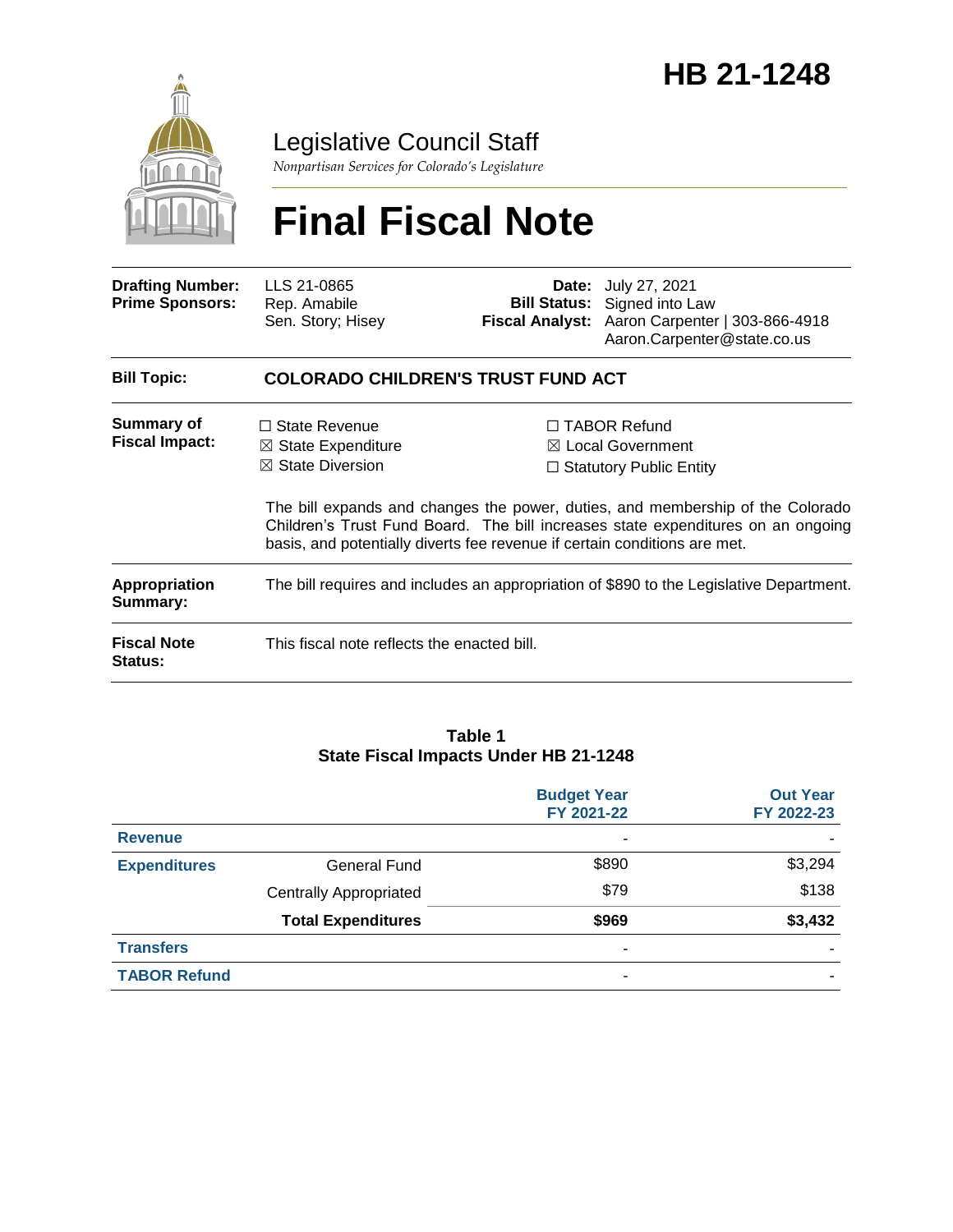### **Summary of Legislation**

This bill makes several changes to the operations of the Colorado Children's Trust Fund (CCTF) and the membership of its board.

**CCTF board membership and powers.** The bill increases the membership of the CCTF board from 9 to 17 members. The bill adds 12 new members, removes 4 members that are appointed by the Governor, and replaces the Executive Director of the Department of Human Services (DHS) with an appointee from DHS. The bill also imposes a two-term limit on appointed board members.

The new members include:

- the director of the Department of Health Care Policy and Financing (HCPF) or their designee;
- the director of the Department of Local Affairs (DOLA) or their designee;
- the Child Protection Ombudsman;
- four members who represent county leadership;
- three members appointed by the executive director of DHS who are community members with certain lived experiences; and
- two legislators, with one member appointed by the President of the Senate and one member appointed by the Speaker of the House of Representatives.

The bill also renames the fund as the "Colorado Child Abuse Prevention Trust Fund" and expands the duties and powers of the board to:

- advise and make recommendations regarding any state plan developed to prevent child maltreatment;
- develop strategies to increase child and caregiver well-being and achievement and to decrease child maltreatment;
- assist public and private agencies in coordinating efforts on behalf of families;
- identify opportunities for, and barriers to, the alignment of standards, rules, policies, and procedures across programs and agencies that support families;
- collaborate with other relevant boards, commissions, and councils that exist within the executive branch to address services and supports for families;
- promote academic research on the efficacy and cost-effectiveness of child maltreatment prevention initiatives; and
- distribute money and make grant awards from the Colorado Child Abuse Prevention Trust Fund;

**CCTF revenue and spending.** Under current law, the CCTF board is only allowed to spend 75 percent of money credited to the CCTF until the total amount of assets in the fund exceeds \$5 million, and once this threshold is reached, court docket fees are no longer deposited into the fund. This bill repeals these statutory restrictions on both fee collection to and spending from the fund. The bill removes the authority to award grants to home visitation programs, and does not allow grants to be used for political, election, or lobbying purposes. Finally, the bill puts reimbursement money for prevention services under the Federal Title IV-E Clearinghouse into the Trust Fund. Money from the reimbursement must fund programs and services that align with the State's prevention strategy under the Federal "Family First Prevention Services Act of 2018".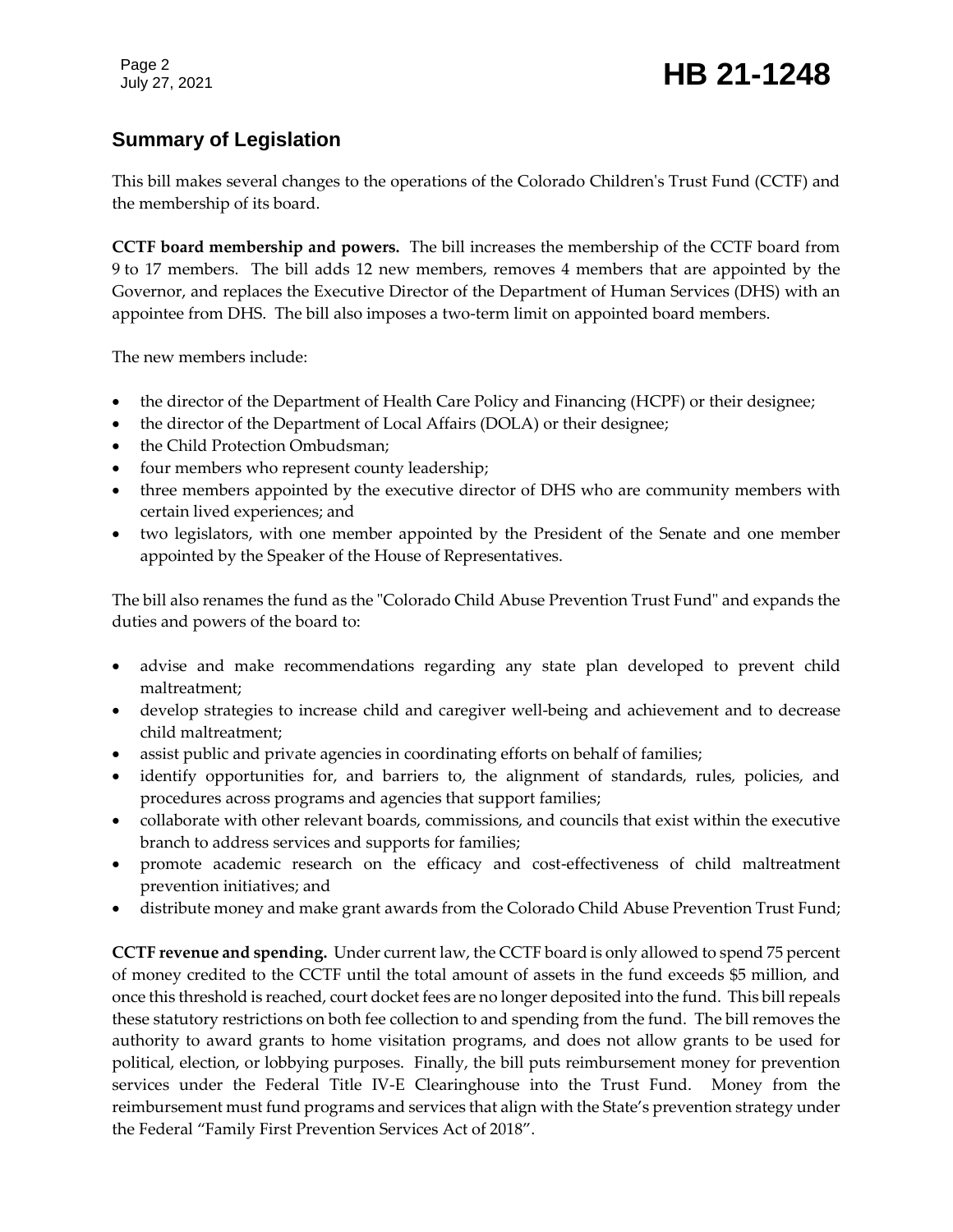Page 3

**Reporting and repeal deadlines.** The bill extends the deadline for the DHS to provide a report to the General Assembly evaluating CCTF expenditures and impacts of grants from November 1, 2021 to November 1, 2026. The bill also extends the repeal date of the CCTF and board to July 1, 2027.

### **Background**

Under current law, the CCTF collects \$15 from each docket fee collected on a proceeding for the dissolution of marriage or civil union. In addition, the CCTF receives a portion of the General Fund appropriation for child sexual abuse prevention activities. According to the CCTF board's 2021 meeting schedule, the board meets once a month.

### **Assumptions and Data**

The fiscal note assumes that the CCTF board will meet once a month and that 4 meetings in FY 2021-22 and 7 meetings in FY 2022-23 will occur during the interim, requiring legislator per diem. In addition, the fiscal note assumes that the first meeting a legislator may attend is in October 2021 and that meetings will be held virtually in FY 2021-22.

For FY 2021-22, the CCTF is estimated to have a fund balance of about \$2.5 million. Fee revenue to the fund is approximately \$426,000 per year from docket fees on domestic relations case filings.

#### **State Diversions**

By allowing court docket fees to be deposited into the CCTF even when the fund balance exceeds \$5.0 million, the bill potentially diverts fee revenue from the General Fund to the CCTF. The diversion would be approximately \$426,000 per year. However, since the CCTF fund balance is not expected to exceed \$5.0 million over the forecast period of this fiscal note, no diversion from the General Fund is expected.

### **State Expenditures**

The bill will increase state General Fund expenditures in the Legislative Department by \$969 in FY 2021-22 and \$3,432 in FY 2022-23. It also increases workload for various agencies. These costs are summarized in Table 2 and discussed below.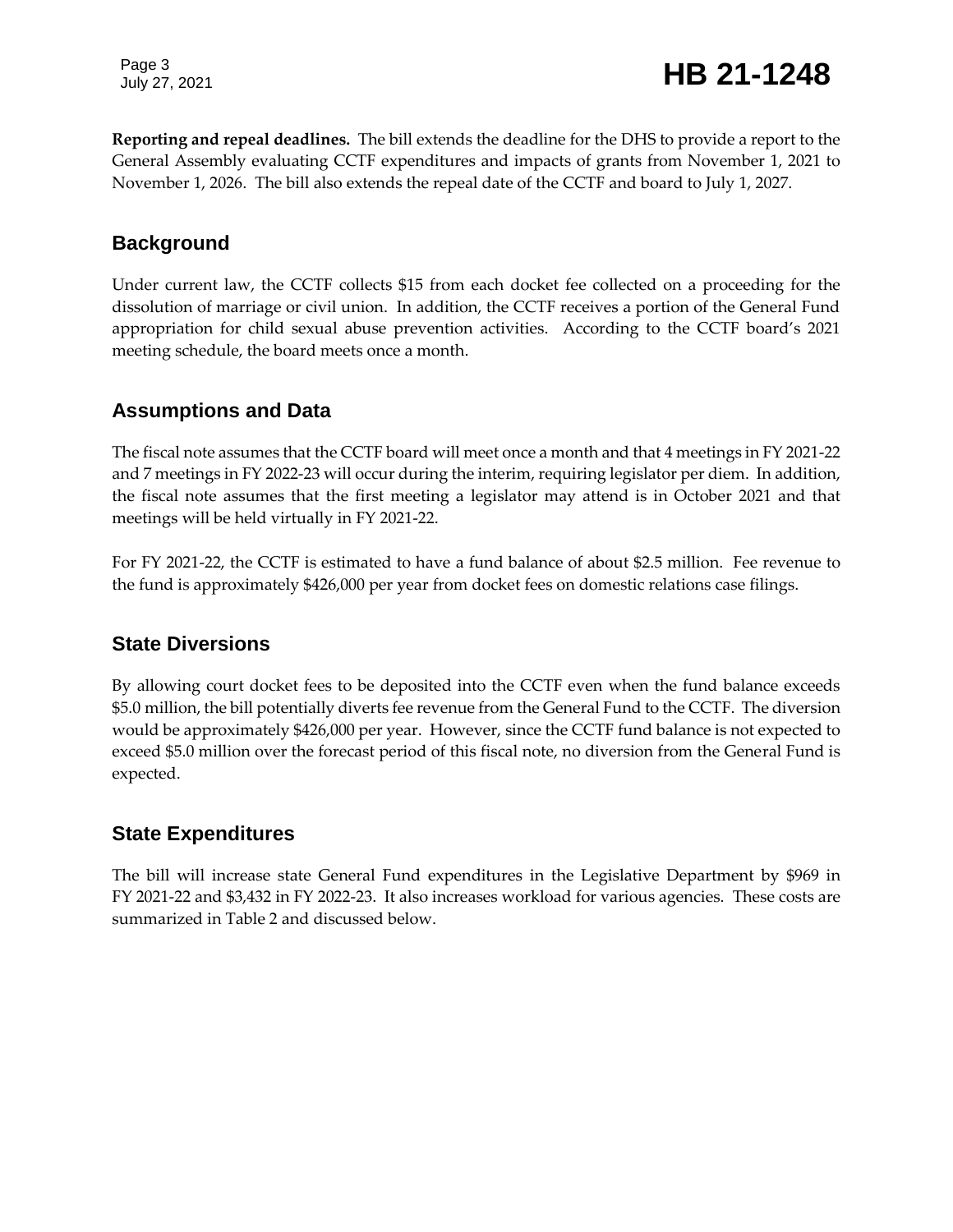# Page 4<br>July 27, 2021 **HB 21-1248**

#### **Table 2 Expenditures Under HB 21-1248**

|                                           |                   | FY 2021-22 | FY 2022-23 |
|-------------------------------------------|-------------------|------------|------------|
| <b>Legislature Department</b>             |                   |            |            |
| Legislator Per Diem                       |                   | \$890      | \$1,558    |
| Travel                                    |                   | ٠          | \$1,736    |
| Centrally Appropriated Costs <sup>1</sup> |                   | \$79       | \$138      |
|                                           | <b>Total Cost</b> | \$969      | \$3,432    |

<sup>1</sup> *Centrally appropriated costs are not included in the bill's appropriation.*

**Legislative Department.** The Legislative Department will have increased costs of \$890 in FY 2021-22 and \$3,293 in FY 2022-23 to provide per diem and reimbursement of travel expenses the two members of the General Assembly who are appointed to the CCTF board. This cost is based on per diem of \$111 and travel costs of \$124 per member for each meeting. Travel costs only occur in FY 2022-23 due to the assumption that in-person meetings of the CCTF board will not begin until FY 2022-23. Per diem and travel expenses are only provided for meetings occurring outside of the legislative session.

**CCTF Board Membership**. The Office of the Child Protection Ombudsman, HCPF, and DOLA will have increased workload for staff to serve on the CCTF board. The Colorado Department of Public Health and Environment and the Colorado Department of Education, which currently have representatives on the board, may also have increased workload associated with the expanded duties of the board. In addition, workload to the DHS will increase to support additional members of the board. These increases can be accomplished within existing appropriations to each agency.

**Child abuse prevention spending.** By removing the restriction on spending from the CCTF, the bill increases the amount of funding available for grants and other disbursements from the fund. Money in the CCTF is subject to annual appropriation by the General Assembly and any change in appropriations is at the discretion of the General Assembly. To the extent that more grants are provided, or the modified board directs grant funding for different purposes, the bill may impact the number of dependency and neglect case filings and the services provided by various agencies in the judicial and child welfare systems, and their associated costs. These impacts cannot be estimated and will be addressed through the annual budget process.

**Centrally appropriated costs.** Pursuant to a Joint Budget Committee policy, certain costs associated with this bill are addressed through the annual budget process and centrally appropriated in the Long Bill or supplemental appropriations bills, rather than in this bill. These costs, which include employee insurance and supplemental employee retirement payments, are estimated to be \$79 in FY 2021-22 and \$138 in FY 2022-23.